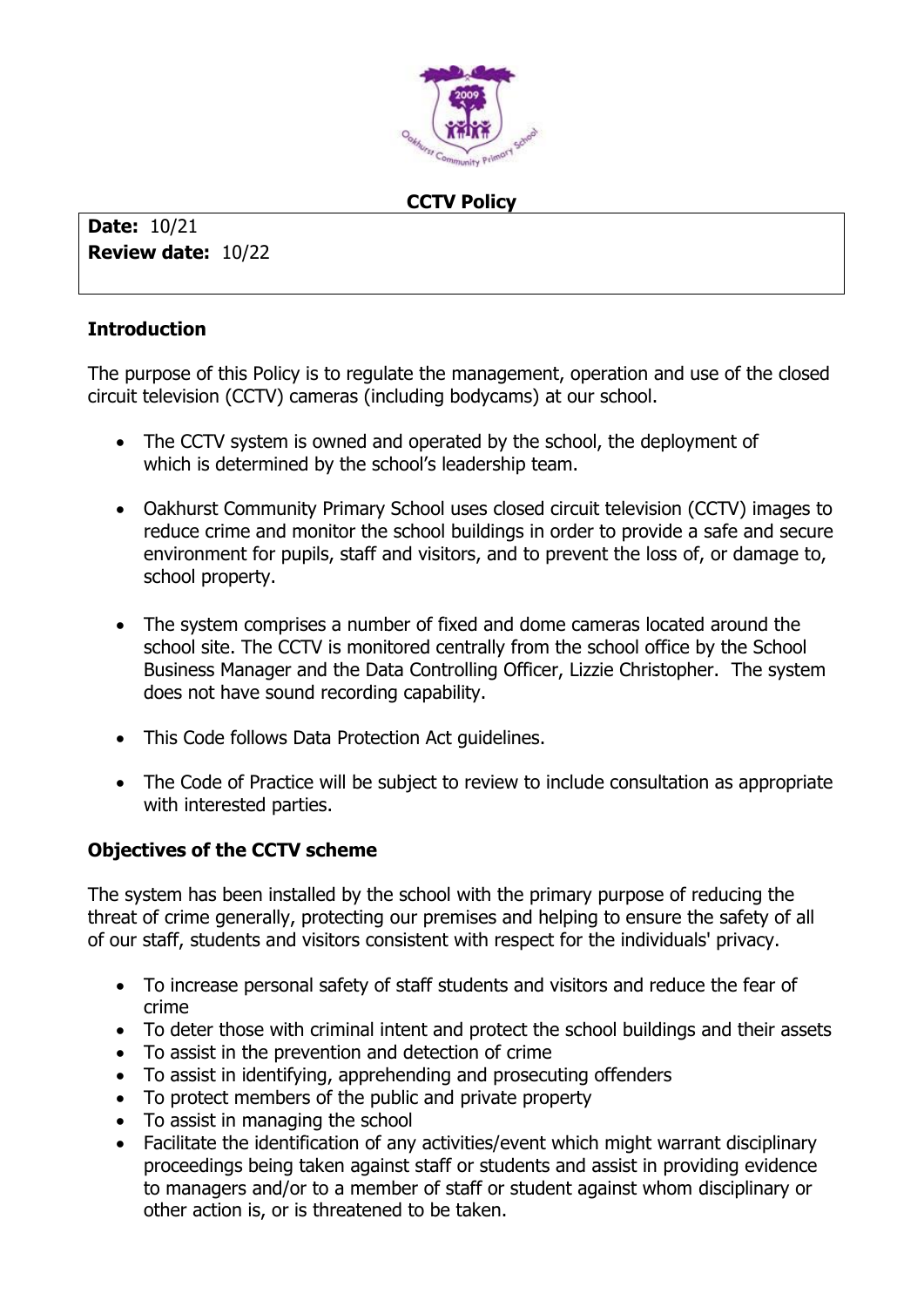### T**he system will not be used:**

- To provide recorded images for the world-wide-web.
- To record sound other than in accordance with the policy on covert recording.
- For any automated decision taking.

Although every effort has been made to ensure maximum effectiveness of the system it is not possible to guarantee that the system will detect every incident taking place within the area of coverage.

### **Statement of Intent**

- The school complies with Information Commissioner's Office (ICO) CCTV Code of Practice to ensure it is used responsibly and safeguards both trust and confidence in its continued use. The Code of Practice is published at: <https://ico.org.uk/media/1542/cctv-code-of-practice.pdf>
- CCTV warning signs will be clearly and prominently placed at all external entrances to the school, including school gates if coverage includes outdoor areas. Signs will contain details of the purpose for using CCTV (see appendix B).
- The school will treat the system and all information, documents and recordings obtained and used as data which are protected by the Act.
- Cameras will be used to monitor activities within the school and other public areas to identify criminal activity actually occurring, anticipated, or perceived, and for the purpose of securing the safety and wellbeing of the school, together with its visitors.
- Materials or knowledge secured as a result of CCTV will not be used for any commercial purpose. Tapes will only be released to the media for use in the investigation of a specific crime and with the written authority of the police. Tapes will never be released to the media for purposes of entertainment.
- The planning and design has endeavoured to ensure that the Scheme will give maximum effectiveness and efficiency but it is not possible to guarantee that the system will cover or detect every single incident taking place in the areas of coverage.

### **Siting the Cameras**

- Cameras will be sited so they only capture images relevant to the purposes for which they are installed (described above) and care will be taken to ensure that reasonable privacy expectations are not violated. The School will ensure that the location of equipment is carefully considered to ensure that images captured comply with the Data Protection Act.
- The school will make every effort to position cameras so that their coverage is restricted to the school premises, which may include outdoor areas.
- CCTV will not be used in classrooms but in areas within school that have been identified by staff and pupils as not being easily monitored.
- Members of staff should have access to details of where CCTV cameras are situated.
- Warning signs, as required by the Code of Practice of the Information Commissioner have been placed at all access routes to areas covered by the school CCTV.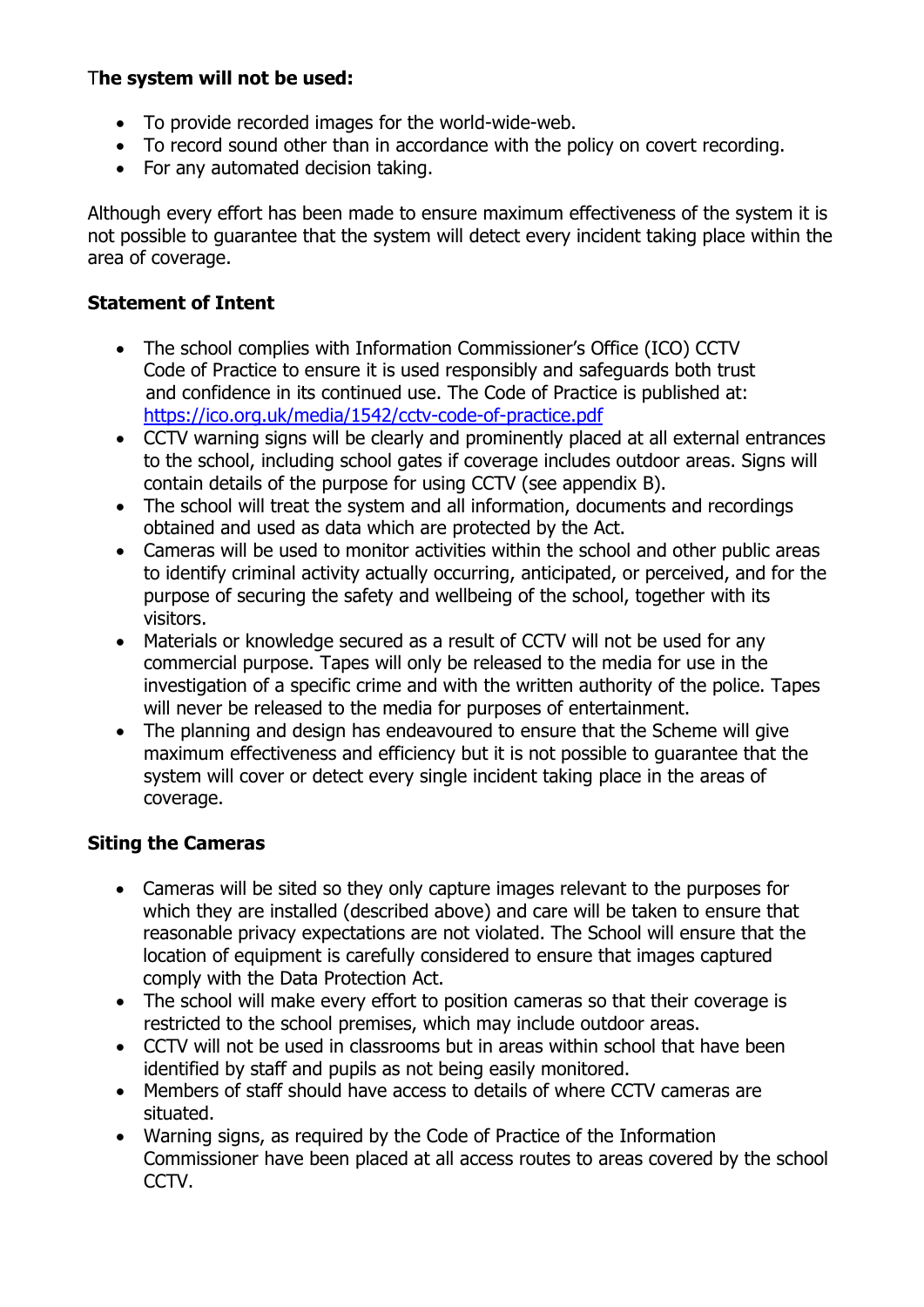### **4. Monitoring procedures**

- Camera surveillance may be maintained at all times. A monitor is installed in the main school office to which pictures will be continuously recorded.
- The school may in exceptional circumstances set up covert monitoring. For example:
- i) Where there is good cause to suspect that an illegal or unauthorised action(s), is taking place, or where there are grounds to suspect serious misconduct;
- ii) Where notifying the individuals about the monitoring would seriously prejudice the reason for making the recording.

In these circumstances, authorisation must be obtained from a member of the senior leadership team.

Covert monitoring must cease following completion of an investigation.

Cameras sited for the purpose of covert monitoring will not be used in areas which are reasonably expected to be private, for example toilet cubicles.

## **5. Controls and Hardware**

- Access to the CCTV controls and hardware devices will be strictly limited to the SLT
- Visitors and other contractors wishing to access the CCTV controls and hardware devices will be subject to particular arrangement as outlined below.
- SLT must satisfy themselves over the identity of any visitors and other contractors wishing to access the CCTV controls and hardware devices and the purpose of the visit. Where any doubt exists access will be refused.
- The Scheme will be administered and managed by the Headteacher or her/his nominee, in accordance with the principles and objectives expressed in the code.
- The day-to-day management will be the responsibility of the Senior Leadership Team (SLT)

# **6. Storage and Retention of CCTV images**

- Recorded data will be retained in line with the recording equipment manufacturer's recommendations and will not be retained for longer than is necessary. While retained, the integrity of the recordings will be maintained to ensure their evidential value and to protect the rights of the people whose images have been recorded.
- Recordings may be viewed by the Police for the prevention and detection of crime
- Viewing of discs by the Police must be recorded in writing.
- Requests by the Police can only be actioned under section 29 of the Data Protection
- Act 1998.
- A record will be maintained of the release of recordings to the Police or other authorised applicants.
- All retained data will be stored securely.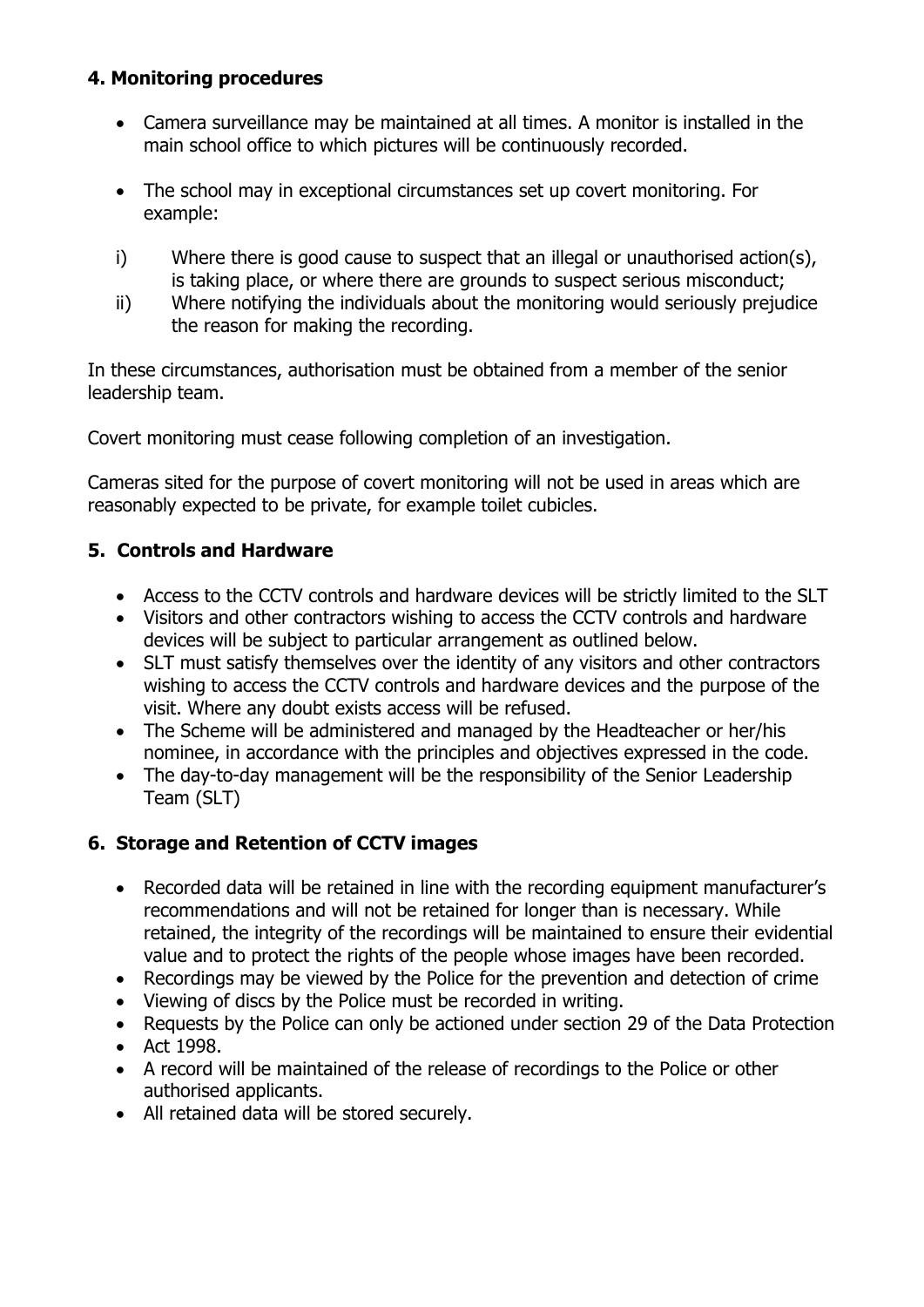## **7. Subject Access Requests (SAR)**

- Individuals have the right to request access to CCTV footage relating to themselves under the Data Protection Act.
- All requests should be made in writing to the Headteacher. Individuals submitting requests for access will be asked to provide sufficient information to enable the footage relating to them to be identified, for example, date, time and location.
- The school will respond to requests within 40 calendar days of receiving the written request and fee.
- A fee of £10 will charged per request.
- The school reserves the right to refuse access to CCTV footage where this would prejudice the legal rights of other individuals or jeopardise an on-going investigation.

### **8. Access to and Disclosure of Images to Third Parties**

- There will be no disclosure of recorded data to third parties other than to authorised personnel such as the Police and service providers to the school where these would reasonably need access to the data (e.g. investigators). Requests should be made in writing to the Headteacher.
- Applications received from outside bodies (e.g. solicitors) to view or release discs will be referred to the Headteacher. In these circumstances discs will normally be released where satisfactory documentary evidence is produced showing that they are required for legal proceedings, a subject access request, or in response to a Court Order. A fee can be charged in such circumstances: £10 for subject access requests; a sum not exceeding the cost of materials in other cases.
- The data may be used within the school's discipline and grievance procedures as required, and will be subject to the usual confidentiality requirements of those procedures.

#### **9. Complaints**

- Complaints and enquiries about the operation of CCTV within the school should be directed to the Headteacher in the first instance.
- •

# **Further Information**

Further information on CCTV and its use is available from the following:

- CCTV Code of Practice (published by the Information Commissioners Office)
- www.ico.gov.uk
- Regulation of Investigatory Powers Act (RIPA) 2000
- Data Protection Act 2018
- General Data Protection Regulations (GDPR) legislation
- UK Police Requirements for Digital CCTV Systems https://assets.publishing.service.gov.uk/government/uploads/system/uploads/attac hment\_data/file/378449/09-05-UK-Police-Requireme22835.pdf